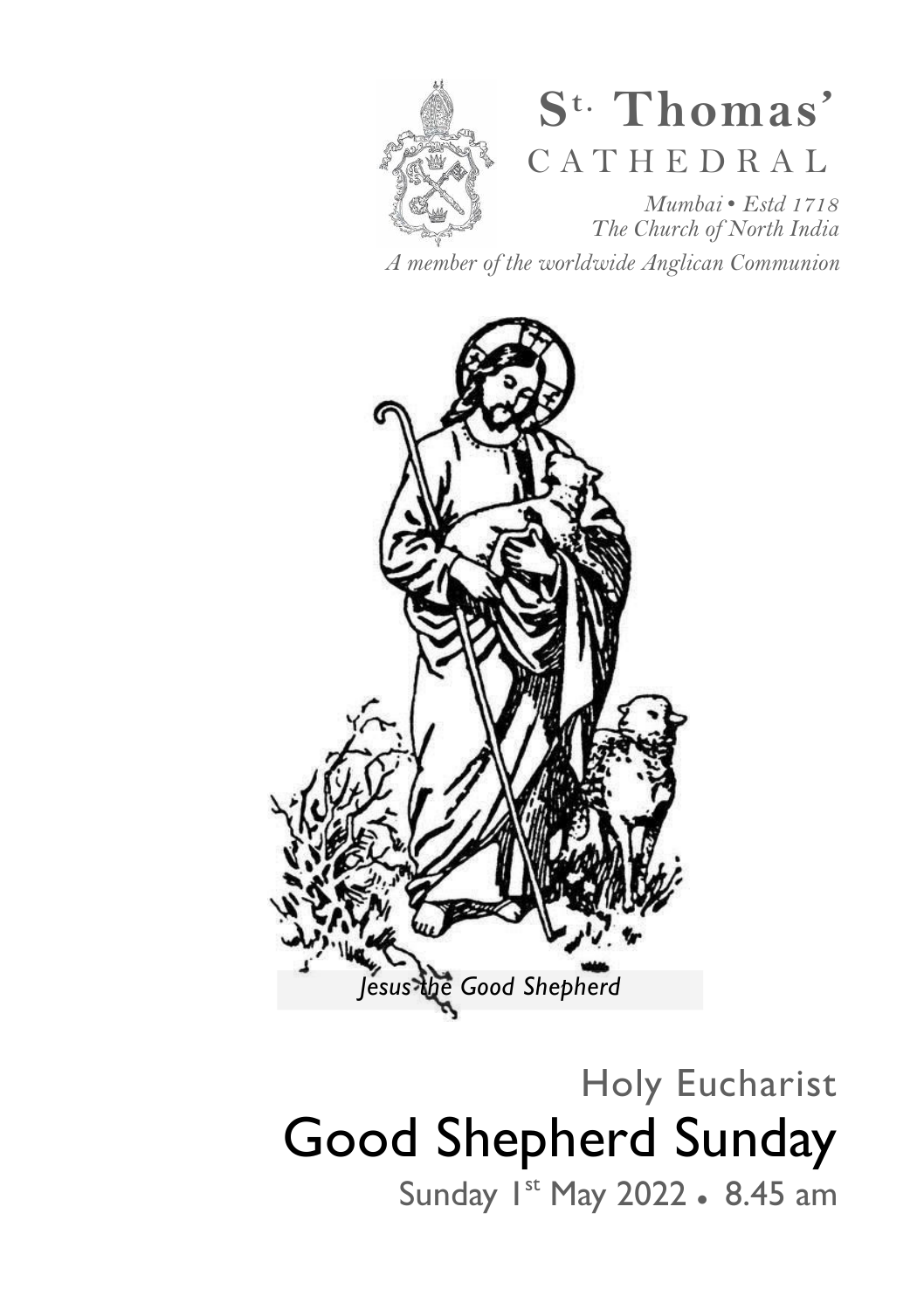### **Welcome to St Thomas' Cathedral for this service**

*You were straying like sheep, but have now returned to the Shepherd and Bishop of your souls.* 

This morning, in our readings we are being compared with animals – with sheep. And it is a certain characteristic of our personality that is being spoken of  $$ we are followers – and we share this quality with sheep. We are made by God to be followers – it is in our very nature.

Being followers is not a bad thing, but who are we following?

When we were children, we imitated our parents — because of their love for us and our desire to be like them – they were our shepherds. Wise parents, will prepare their children for their disappointment with themselves, by continually deferring them to the great Shepherd, Jesus Christ, who will never disappoint them.

As we follow Jesus more closely, others, who cannot see Jesus yet, will follow us – they will recognize His voice in us and in our actions. (What a responsibility! – if we stray when others are following, it leads them into trouble too, but if we come back, they too may come back with us). And there will be this great gathering up of all the sheep, moving more and more in the same direction, heavenward, all returning their praise and thanksgiving and their love to the ultimate Good Shepherd and Bishop of our souls - Jesus Christ.



*Account no.:* 917010054452406 *Bank:* Axis Bank Ltd *Branch: Fort, Mumbai - 400 001*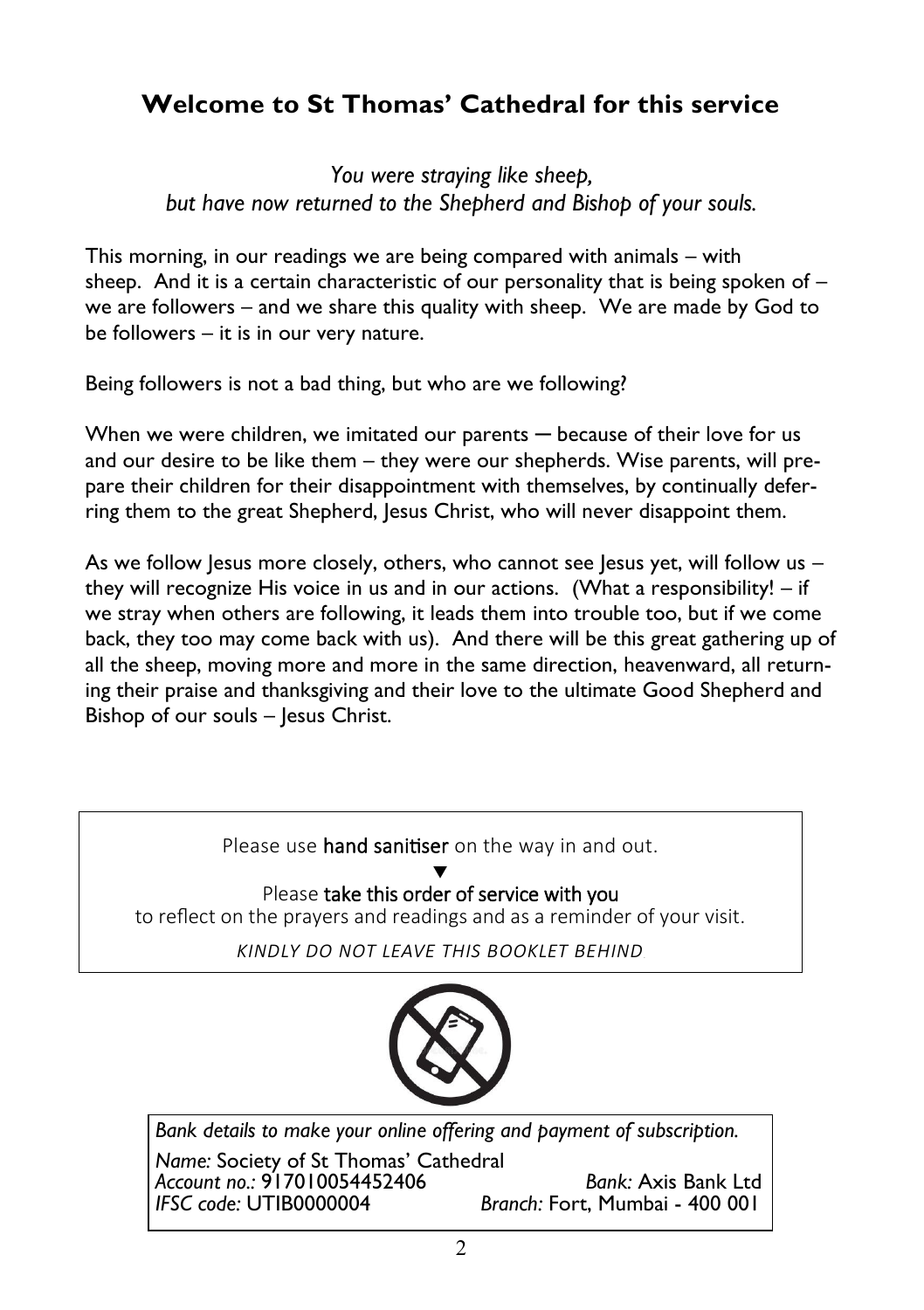# Order of Service

The congregation is asked to join in all text printed in **bold**.

# The Gathering

Voluntary

Prelude on 'The King of love my Shepherd is' Gordon Cameron (1900 - 1989)

*All keep silence and prepare for worship* 

## Opening Acclamation

*Led by the Presbyter from the West Door* 

#### *All STAND*

| Presbyter | Alleluia. Christ is risen.            |
|-----------|---------------------------------------|
| All       | The Lord is risen indeed. Alleluia!   |
| Presbyter | Come, walk in green pastures.         |
| All       | We follow the Shepherd.               |
| Presbyter | Come, lie down in green pastures.     |
| All       | We trust the Shepherd.                |
| Presbyter | Come, dine at the table of abundance. |
| All       | We are fed by the Shepherd.           |
| Presbyter | Come, dwell in God's house.           |
| All       | We live in the Shepherd's care.       |

*All join in singing the hymn.*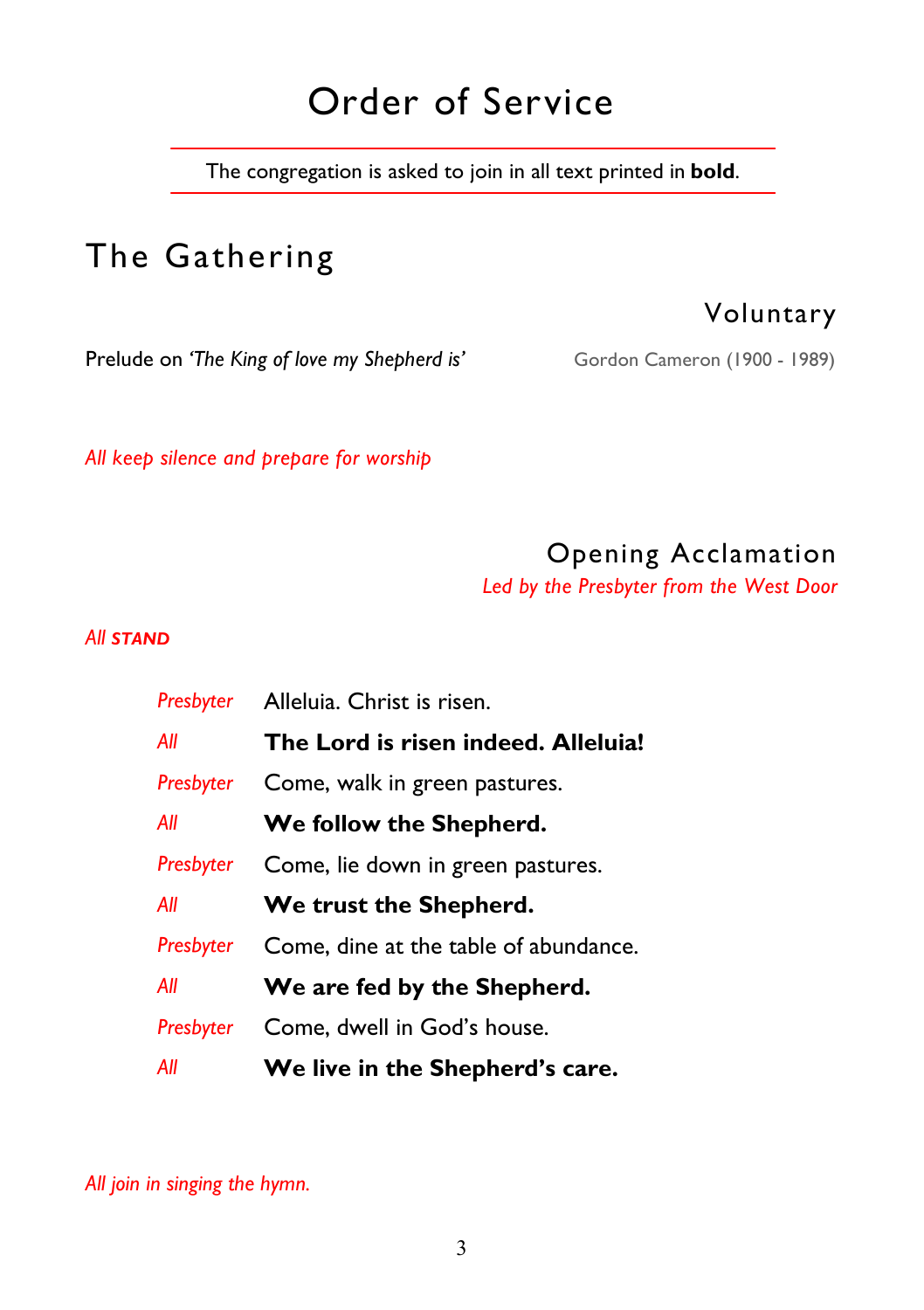**Good Shepherd, you know us, you call us by name, you lead us; we gladly acknowledge your claim. Your voice has compelled us; we come at your call, and none you have chosen will finally fall.** 

<sup>2</sup> **Good Shepherd, you lay down your life for the sheep; your love is not fickle, your gift is not cheap. You spend your life freely, you take it again; you died, so we live - we are healed by your pain.** 

<sup>3</sup> At one with the Father, you made yourself known:  **"I am the Good Shepherd," at one with your own. You loved us before we had heeded or heard; by grace we respond to your life-giving word.** 

*Words:* Christopher Idle (b. 1938) *Tune:* ST DENIO

Welsh melody

*Please be SEATED*

*Follow the readings and the Order of Service for the Lord's Supper in The Book of Common Prayer (refer page numbers)*. *The hymns can be found in the English Hymnal*.

The Collect for Purity | *page 350* 

*All say together* 

## The Liturgy of the Word

#### The Collect for the Day | *page 496*

*Read by the Presbyter*

Old Testament Reading | *page 496* 

A reading from the Book of the Prophet Ezekiel chapter 34 verses 11 - 16.

*At the conclusion of the reading:* This is the word of the Lord. **Thanks be to God***.*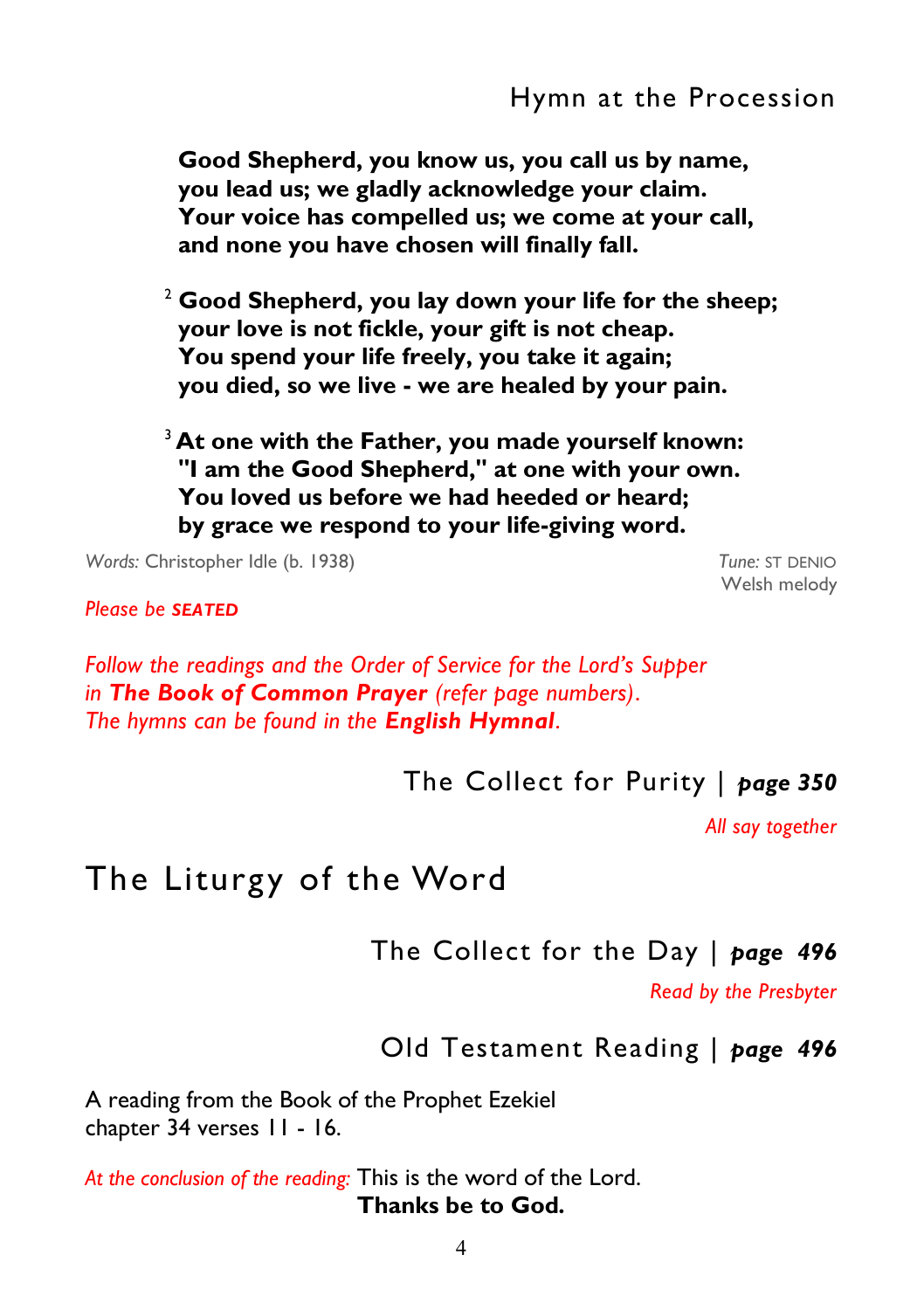#### Psalm 23

- 1 The Lord is my shepherd; ♦ therefore can I lack nothing.
- 2 He makes me lie down in green pastures ♦ and leads me beside still waters.
- *All I will dwell in the house of the Lord for ever.*
- 3 He shall refresh my soul  $\triangleleft$ and guide me in the paths of righteousness for his name's sake.
- 4 Though I walk through the valley of the shadow of death, I will fear no evil; ♦ for you are with me;
	- your rod and your staff, they comfort me.

#### *All I will dwell in the house of the Lord for ever.*

- 5 You spread a table before me in the presence of those who trouble me:  $\bullet$ you have anointed my head with oil and my cup shall be full.
- 6 Surely goodness and loving mercy shall follow me all the days of my life, ♦
	- and I will dwell in the house of the Lord for ever.
- *All O God, our sovereign and shepherd, who brought again your Son Jesus Christ* *from the valley of death, comfort us with your protecting presence and your angels of goodness and love, that we also may come home and dwell with him in your house for ever.*

The Epistle | *page 497* 

A reading from the first letter of Peter chapter 2 verses 19 - 25.

*At the conclusion of the reading:* This is the word of the Lord.  **Thanks be to God***.* 

*All STAND and join in singing the gradual hymn.*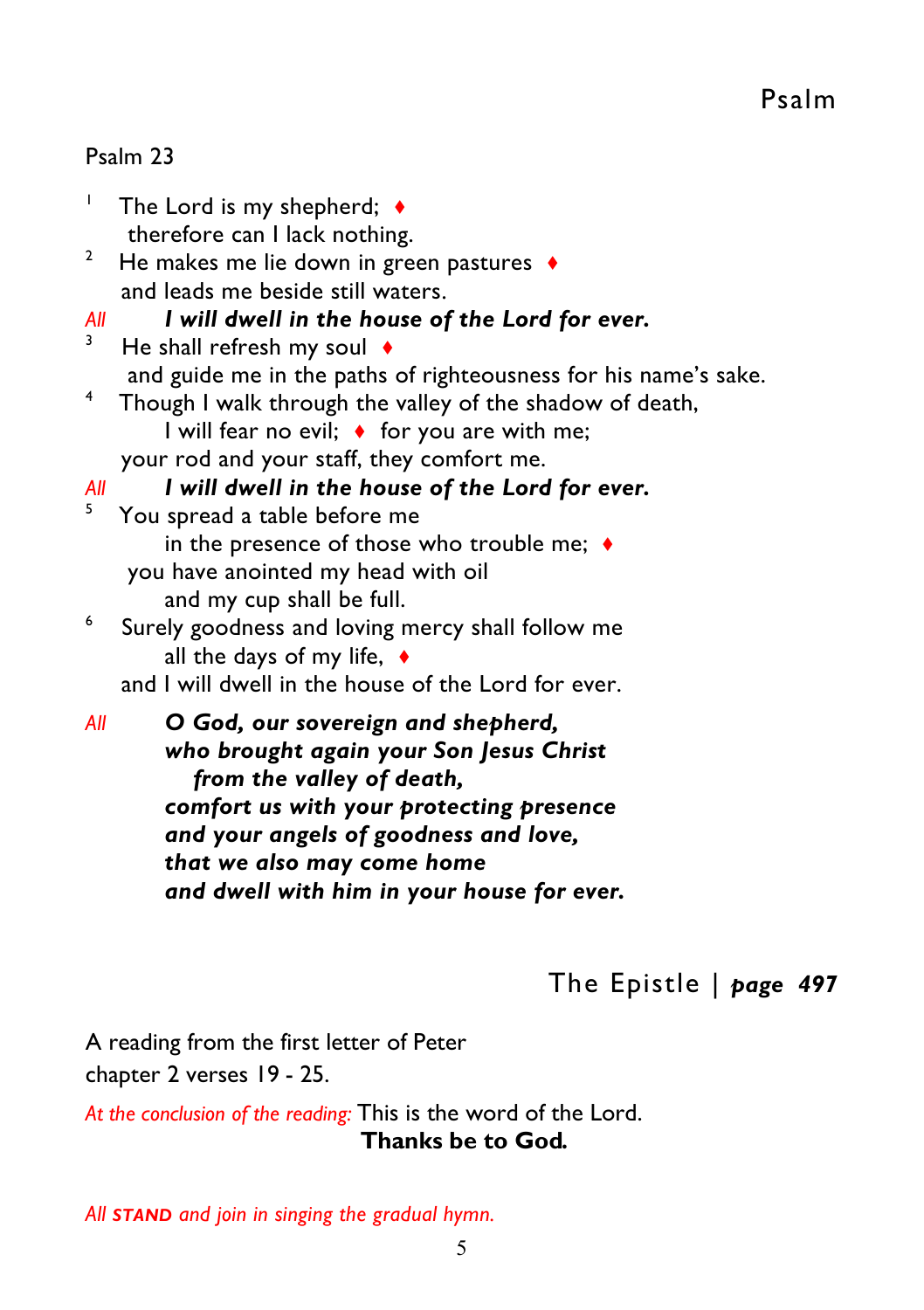### Gradual Hymn

 **The Lord's my Shepherd, I'll not want; He makes me down to lie In pastures green; He leadeth me The quiet waters by.** 

<sup>2</sup>**My soul He doth restore again, And me to walk doth make Within the paths of righteousness, E'en for His own name's sake.**

<sup>3</sup>**Yea, though I walk in death's dark vale, Yet will I fear no ill; For Thou art with me, and Thy rod And staff me comfort still.**

<sup>4</sup>**My table Thou hast furnishèd In presence of my foes; My head Thou dost with oil anoint, And my cup overflows.** 

<sup>5</sup>**Goodness and mercy all my life Shall surely follow me; And in God's house forevermore, My dwelling place shall be.** 

*Words:* Psalm 23 *Tune:* CRIMOND Jessie Seymour Irvine (1836 - 1883)

*Remain STANDING for the Gospel.* 

### The Gospel of Christ | *page 497*

| Cantor    | Alleluia, alleluia, alleluia.          |
|-----------|----------------------------------------|
| All       | Alleluia, alleluia, alleluia.          |
|           | I am the good shepherd, says the Lord; |
|           | I know my sheep, and mine know me.     |
|           | Alleluia, alleluia, alleluia.          |
| Gospeller | The Lord be with you.                  |
| All       | And also with you.                     |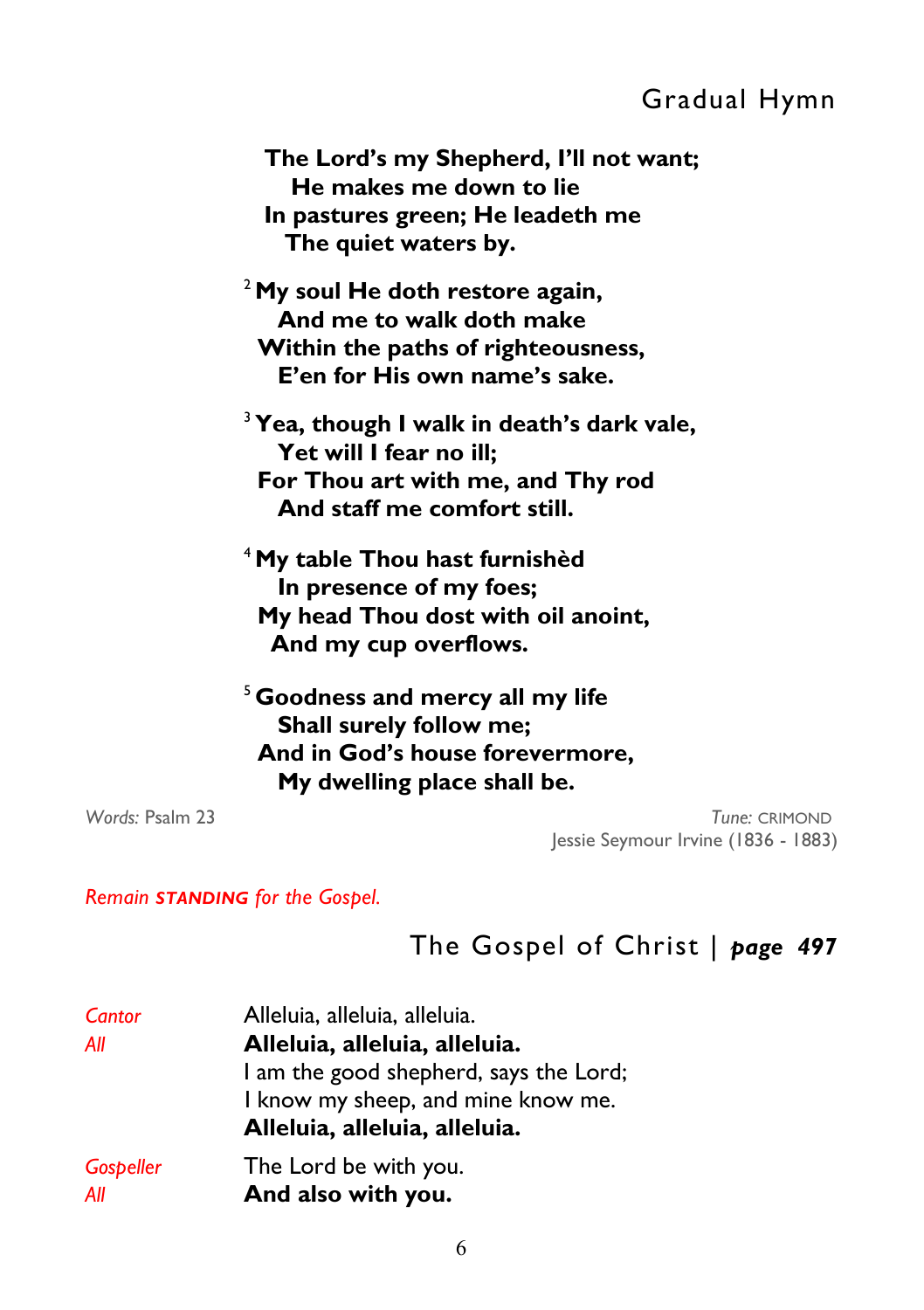Hear the Gospel of our Lord Jesus Christ according to St. John 10. 11 - 16 *All* **Glory be to Thee, O Lord.** 

*At the end of the Gospel:* 

**The Gospeller** This is the Gospel of Jesus Christ. *All* **Praise be to Thee, O Christ.** 

*Remain STANDING for the Creed, all reciting together* 

#### The Nicene Creed | *Page 354*

*Please be SEATED.* 

Sermon

The Revd Avinash Rangayya

# The Liturgy of the Sacrament

*All STAND*

#### The Peace

*The Celebrant offers a greeting of peace.*

| Celebrant | The risen Christ came and stood among his disciples and |
|-----------|---------------------------------------------------------|
|           | said, 'Peace be with you.'                              |
|           | Then were they glad when they saw the Lord.             |
|           | Alleluia. Alleluia.                                     |
|           | The peace of the risen Christ be always with you        |
| All       | and also with you. Alleluia.                            |

*While remaining in your place, share the sign of peace with a namaste with your neighbour.* 

*All STAND and join in singing the hymn. At this time an offering will be received for the ministries of the Cathedral. Thank you for your generosity.* 

### Preparation of the Table Hymn at the Offertory | *# 490*

**The King of love my Shepherd is** *Tune: ST COLUMBA*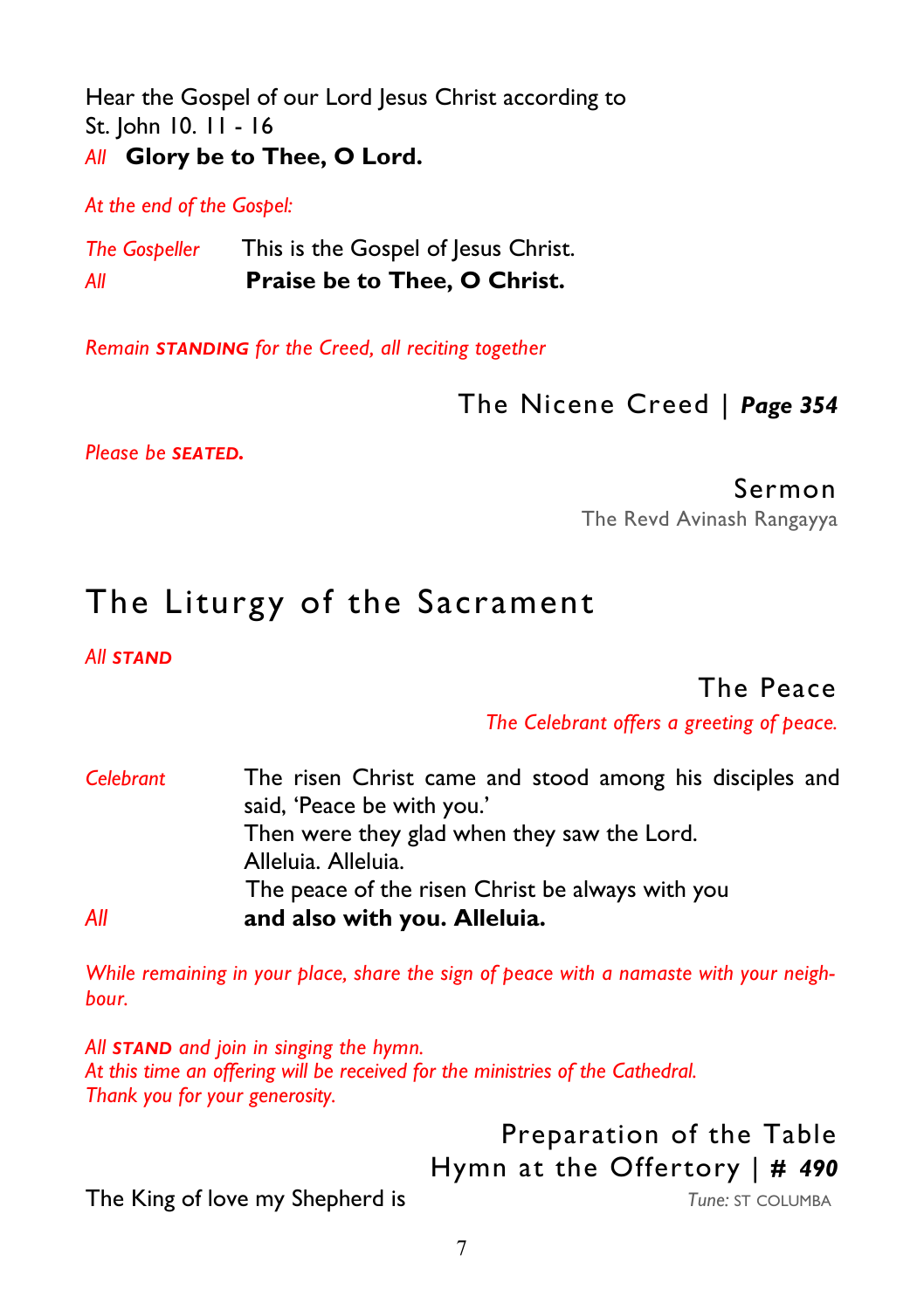*Please be SEATED.* 

## The Prayers of the People

*Intercessor* We pray to Jesus who is present with us to eternity. Jesus, light of the world, bring the light and peace of your gospel to the nations. Jesus, Lord of life, *All* **in your mercy, hear us.**  Jesus, bread of life, give food to the hungry. And nourish us all with your word. Jesus, Lord of life,  **in your mercy, hear us.**  Jesus, our way, our truth, our life, be with us and all who follow you in the way. Deepen our appreciation of your truth and fill us with your life. Jesus, Lord of life,  **in your mercy, hear us.**  Jesus, the Shepherd and Bishop of our souls, guide Church leaders who lead your flock.; that by their life and doctrine they may proclaim your true and life-giving Word. We pray for Prem Chand our Moderator, Dharmaraj the Moderator of the *Church of South India*, Theodosius Mar Thoma the Metropolitan of the *Mar Thoma Church*, Prakash our Bishop and Avinash our Presbyter. Jesus, Lord of life,  **in your mercy, hear us.**  Jesus, Good Shepherd who gave your life for the sheep, recover the straggler, bind up the injured, strengthen the sick and lead the healthy and strong to new pastures. Jesus, Lord of life,  **in your mercy, hear us.**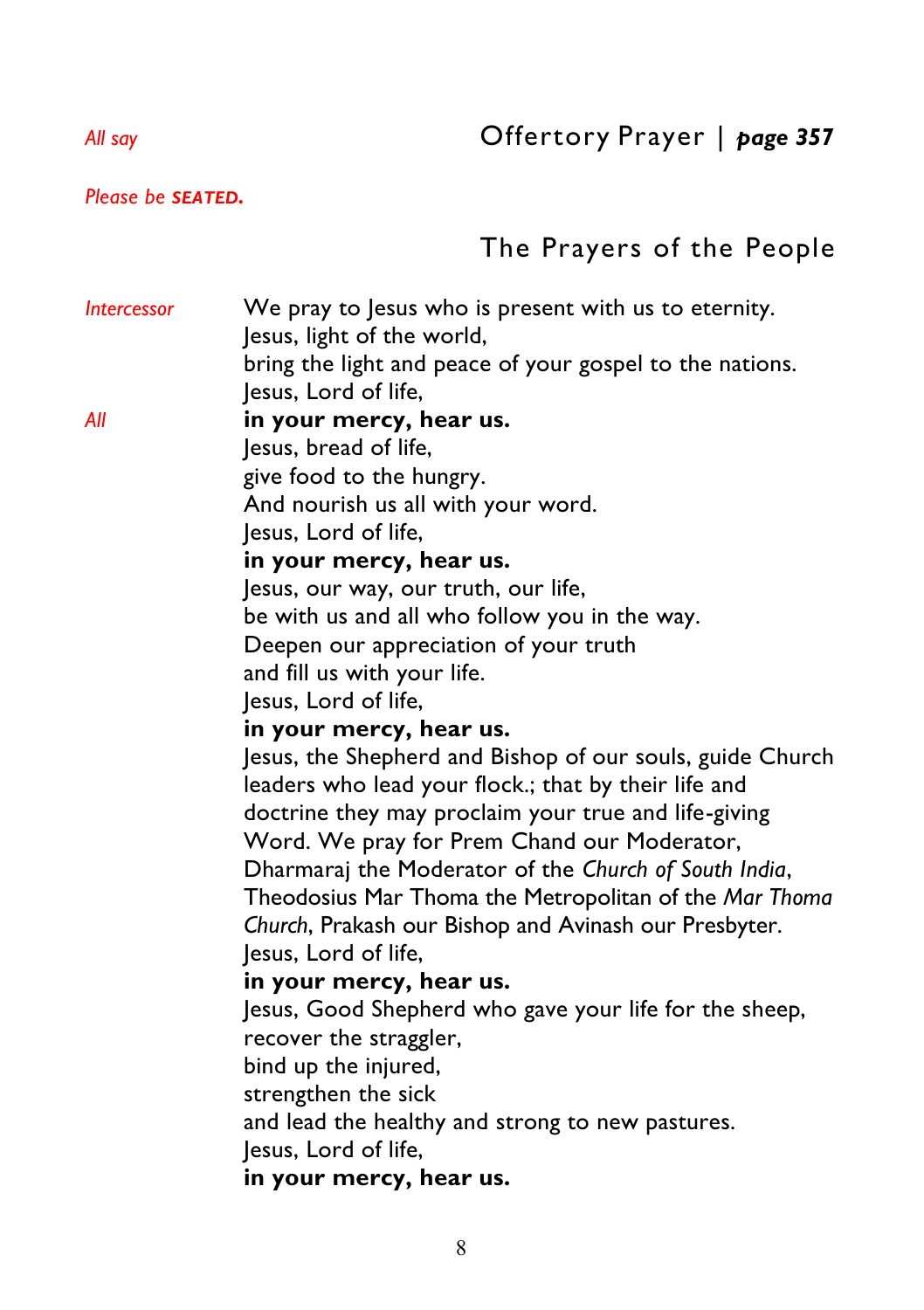Jesus, the resurrection and the life, we give you thanks for all who have lived and believed in you. Raise us with them to eternal life. Jesus, Lord of life,  **in your mercy, hear us, accept our prayers, and be with us always. Amen.**

The Preparation for Communion | *page 361* 

The Consecration | *page 363* 

The Communion | *page 368* 

*While seated, we sing* 

Hymn at the Communion | *# 602*

Loving Shepherd of thy sheep *Tune:* BUCKLAND

The Thanksgiving | *page 371* 

*All STAND and sing.* 

Gloria in Excelsis | *page 371* 

The Blessing *The Presbyter* 

Nourished by the Shepherd's abundant love, go forth to walk in the paths of righteousness. Love one another in truth and action. And the blessing of God almighty, † the Father, the Son and the Holy Spirit, be among you and remain with you always. **Amen.** 

*All join in singing the hymn.*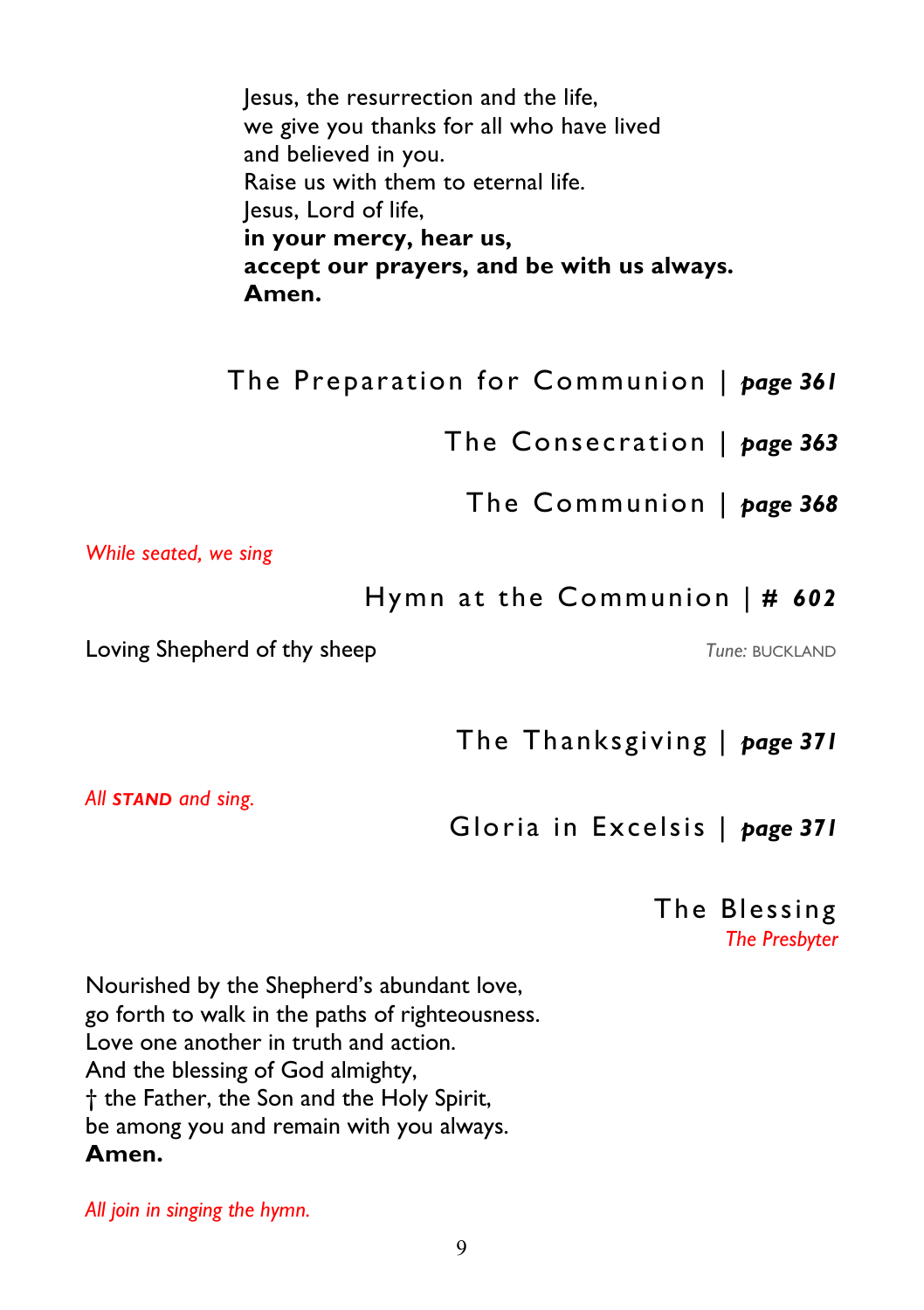#### Hymn at the Closing

 **Saviour, like a shepherd lead us, much we need Thy tender care; in Thy pleasant pastures feed us, for our use Thy folds prepare. Blessèd Jesus, blessèd Jesus! Thou hast bought us, Thine we are. Blessèd Jesus, blessèd Jesus! Thou hast bought us, Thine we are.** 

<sup>2</sup> **We are Thine, Thou dost befriend us, be the Guardian of our way; keep Thy flock, from sin defend us, seek us when we go astray. Blessèd Jesus, blessèd Jesus! Hear, O hear us when we pray. Blessèd Jesus, blessèd Jesus! Hear, O hear us when we pray.** 

<sup>3</sup>**Early let us seek Thy favour, early let us do Thy will; Blessed Lord and only Saviour, with Thy love our bosoms fill. Blessèd Jesus, blessèd Jesus! Thou hast loved us, love us still. Blessèd Jesus, blessèd Jesus! Thou hast loved us, love us still.** 

*Words:* Dorothy A. Thrupp (1779-1847) *Tune:* BRADBURY

William Bradbury (1816 - 1868)

Dismissal

*From the West Door the Presbyter says* 

He is not here. He is risen. Go in peace to love and serve the Lord. Alleluia, alleluia.

*All* **In the name of Christ. Amen. Alleluia, alleluia.**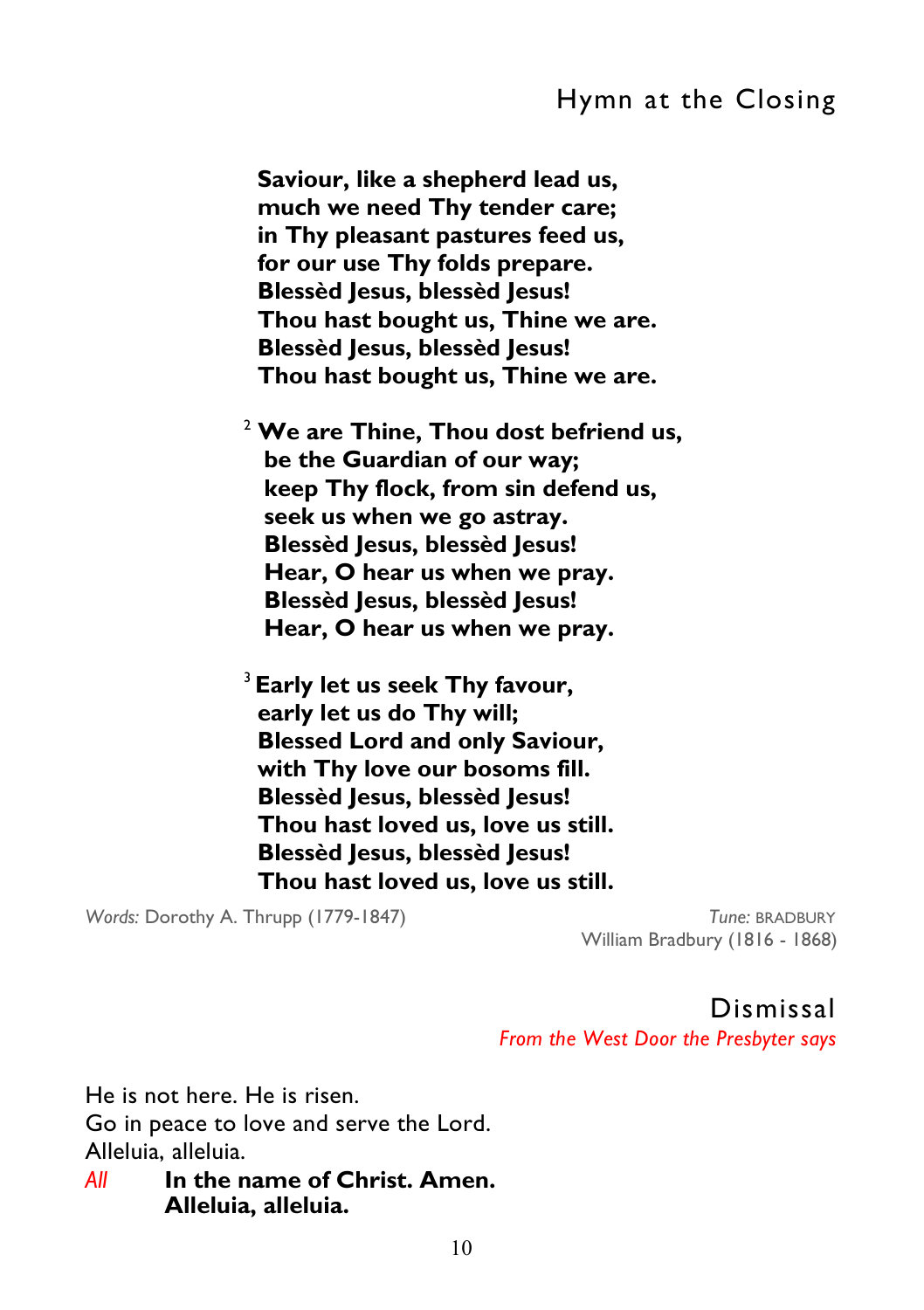Prelude in Classic Style Gordon Young (1919 - 1998)

#### **Birthdays this week**

*May God bless you abundantly.* 

Roshni Jadhav (1), Michelle Pasgon (1), Premanand Telgote (1), Nalina Sathia Raj (3), Pratik Kachhap (4), Allen Moses (4), Alina Philip (4), Sathia Solomonraj (4), Kamal Jadhav (5)

#### **Wedding Anniversaries this Week**

*Be blessed with love, joy and companionship all the years of your life.* 

Rekha & Bhaskar Ghose (1), Alfreda & Rajeev Ohol (7)

*The Resurrection Story in Songs* 

## **'The Day He Wore My Crown'**

*By the Stop-Gaps Choral Ensemble* 

*(Conductor - Alfred D'Souza)*

Saturday 7th May 2022 ● 7pm at St Thomas' Cathedral

*All are welcome* 

#### *Medical Camp*

A medical camp was conducted on Saturday 23<sup>rd</sup> April 2022 at Kaiyari village. A group of eleven volunteers (which included two doctors and two nurses) administered medical help to nearly 230 patients. Details of patients who need further assistance has been noted.

At this camp, dry rations were distributed to the patients.

We thank all donors, volunteers, nurses and doctors who made it possible for us to conduct this medical camp. We continue to seek your active support and prayers for those who need futher care and treatment.